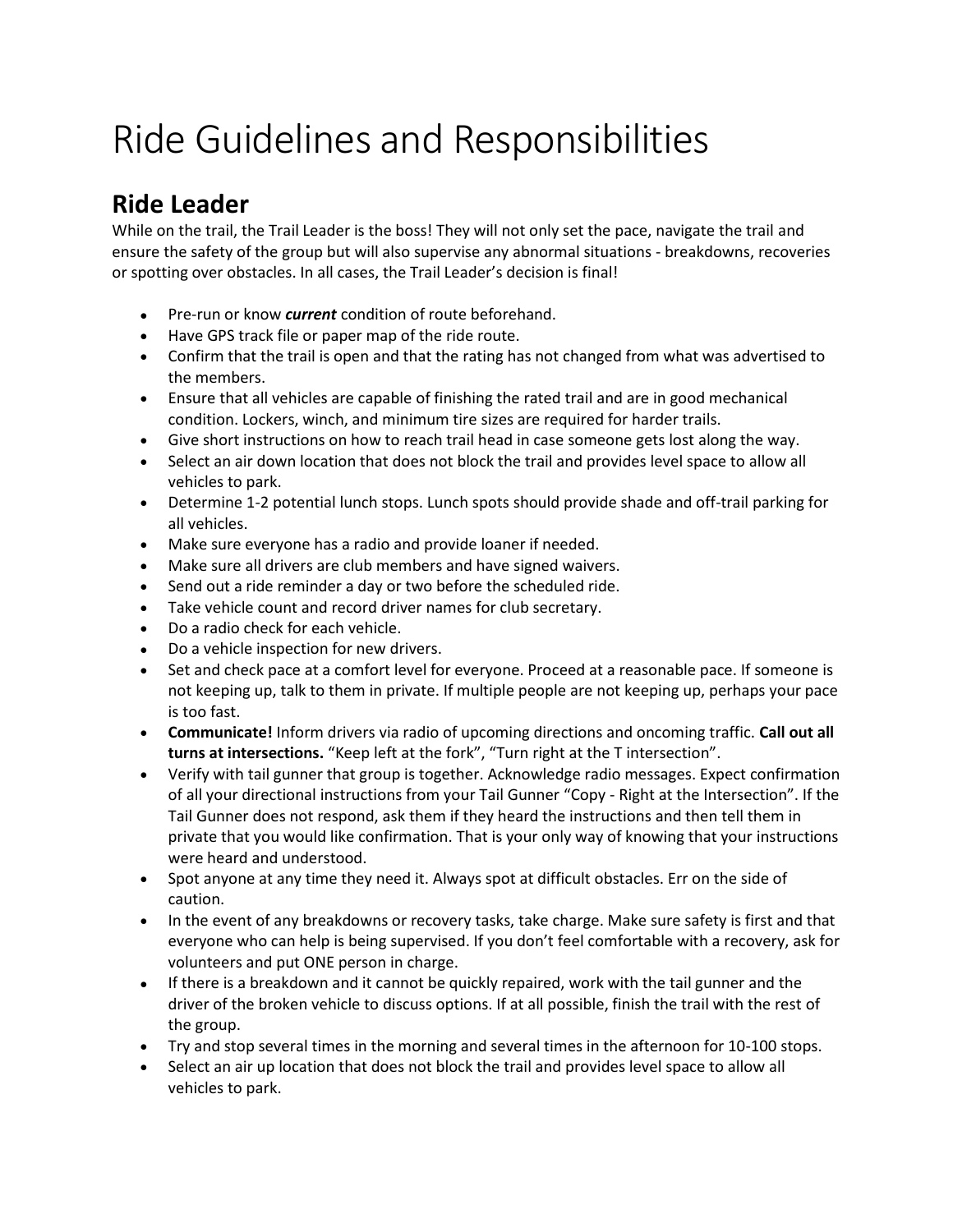## **Tail Gunner**

The tail gunner has several important responsibilities to keep the Trail Leader informed of any abnormal situations, assist in breakdowns, spotting and, if necessary, taking over for the trail leader in emergencies. The Tail Gunner responsibilities include:

- Communicate! Let ride leader know when last vehicle has followed direction.
- Repeat all major instructions from the Trail Leader ("Copy Turn Right at the intersection"). This helps ensure that all people in the pack hear the instructions and lets the trail leader know that their instructions were understood at the back of the pack. Do NOT simply say "Copy that"!
- Report to the trail leader when he/she has completed a major turn or crossed a major intersection. The trail leader should slow down after making major changes and wait for the tail gunner to confirm that the tail gunner has made the turn. "Tail has made the right turn at the intersection".
- Report to the trail leader when all vehicles are moving, following a planned stop.
- Inform ride leader if group becomes too "strung out".
- Ask another driver to relay radio messages if needed.
- Inform ride leader if a driver is having an issue.
- Report any unexpected delays to the trail leader. Unexpected delays sometimes indicate that someone is having trouble.
- Close any gates opened by the Trail Leader.
- Assist in spotting. Best practice is to relieve the Trail Leader after about half of the vehicles have been spotted up an obstacle. That way, the Leader can move on to the next obstacle.
- Report to the trail leader if the group is being overtaken by faster-moving traffic. The trail leader will then have everyone pull over and let the faster-moving traffic pass.
- Report to the leader when oncoming traffic has cleared the group.
- Let the driver of oncoming traffic know you are the last one in your group.

## **Drivers**

As a driver you have several responsibilities to make sure you and your passengers have a safe and enjoyable trail ride. Remember, the **ride leader is in charge, but is NOT a tour guide**! It is up to you to have a capable and properly equipped off-road vehicle, have competent off-road driving skills, and to assess the trails and obstacles before you attempt them.

- Give your vehicle a safety and mechanical check before leaving home.
- Make sure you know how to operate your vehicle's off-road features.
- Fuel up and be ready to go before the ride start time.
- Be aware of and comfortable with the difficulty level of the ride. Ask leader if unsure.
- Have a GMRS capable radio or borrow one. Must work on GMRS-16 (462.575 MHz).
- Keep an eye on the Jeep behind you. Wait at each intersection to be sure the driver behind you goes the right way.
- Communicate! Use your radio if you need help, a spot, or you are unsure of the direction to go, or if you see someone else needs help or is having trouble keeping up. Pass along messages about oncoming traffic, especially if passing is an issue.
- Keep radio messages clear and brief. It's fine to point things out or talk with other drivers, but don't "step on" directional messages from the leader and tail gunner.
- Keep up with the group. Let the leader know if you feel the pace is too fast for safety.